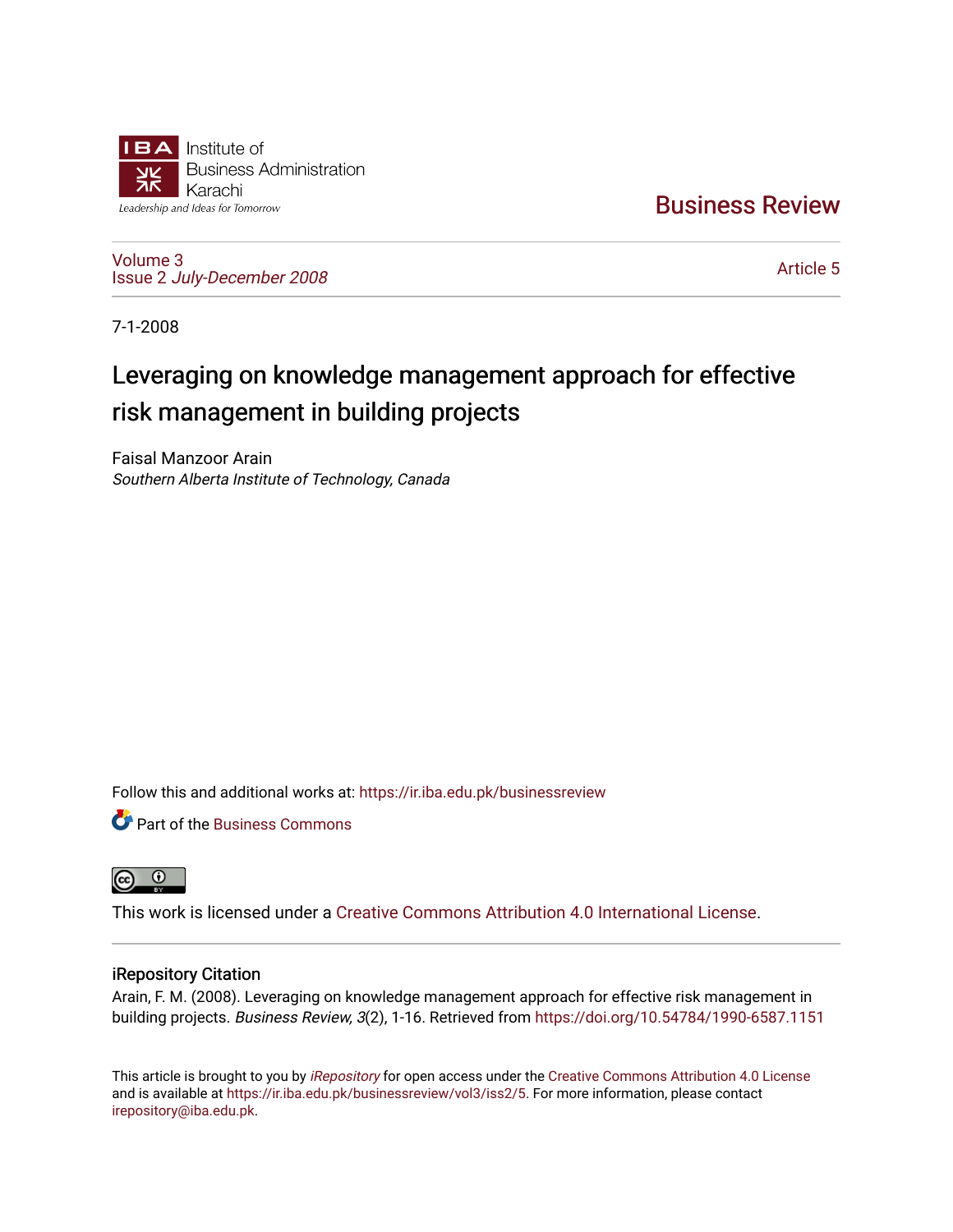## **ARTICLE**

## **Leveraging on Knowledge Management Approach for Effective Risk Management in Building Projects**

**Faisal Manzoor Arain**  Southern Alberta Institute of Technology, Canada

#### **ABSTRACT**

his paper aims to introduce a new approach utilizing knowledge management to This paper aims to introduce a new approach utilizing knowledge management to simplify the process of risk management, so as to enhance the knowledge sharing and promote its application in the construction industry. Decision making is a significant characteristic that occur in each phase of a project. Often, these decisions will, or can affect the other tasks that will take place. To achieve an effective decision making process, project managers and the other personnel of one project need to have a general understanding of other related or similar past projects. Risk management is important to support decision making at the early stage in a project. The technique of knowledge management is particularly useful for project risk management, as the process involved in risk management largely depend upon previous experience. It is useful to be able to accumulate previous knowledge and share this with other project participants. However, because of the complexity of construction project, knowledge acquisition, sharing and transfer are difficult. A case-based reasoning intelligent system that simulates the process of human reasoning is presented as an appropriate solution to managing knowledge in relation to project risks. This would provide the professionals with requisite knowledge to make more informed decisions and to take proactive measures for reducing potential risks and variations in ongoing and future projects.

**Keyword**: Management, Knowledge-base, Buildings, Projects, Risks.

#### **INTRODUCTION**

Construction projects have a poor reputation for achieving time and cost goals. Risk management is important as it provides a chance for project participants to review the whole project by communicating through a common language, to understand better and access the potential problem and then allocate it through a reasonable manner. It can enhance the communication among project participants and improve the relationship. However, despite some of successful established theories, risk management is still not able to satisfy practice. Previous risk analysis researches focused on quantification stage. However, some of the qualitative processes are more important, such as risk identification. Successful qualitative analysis usually depends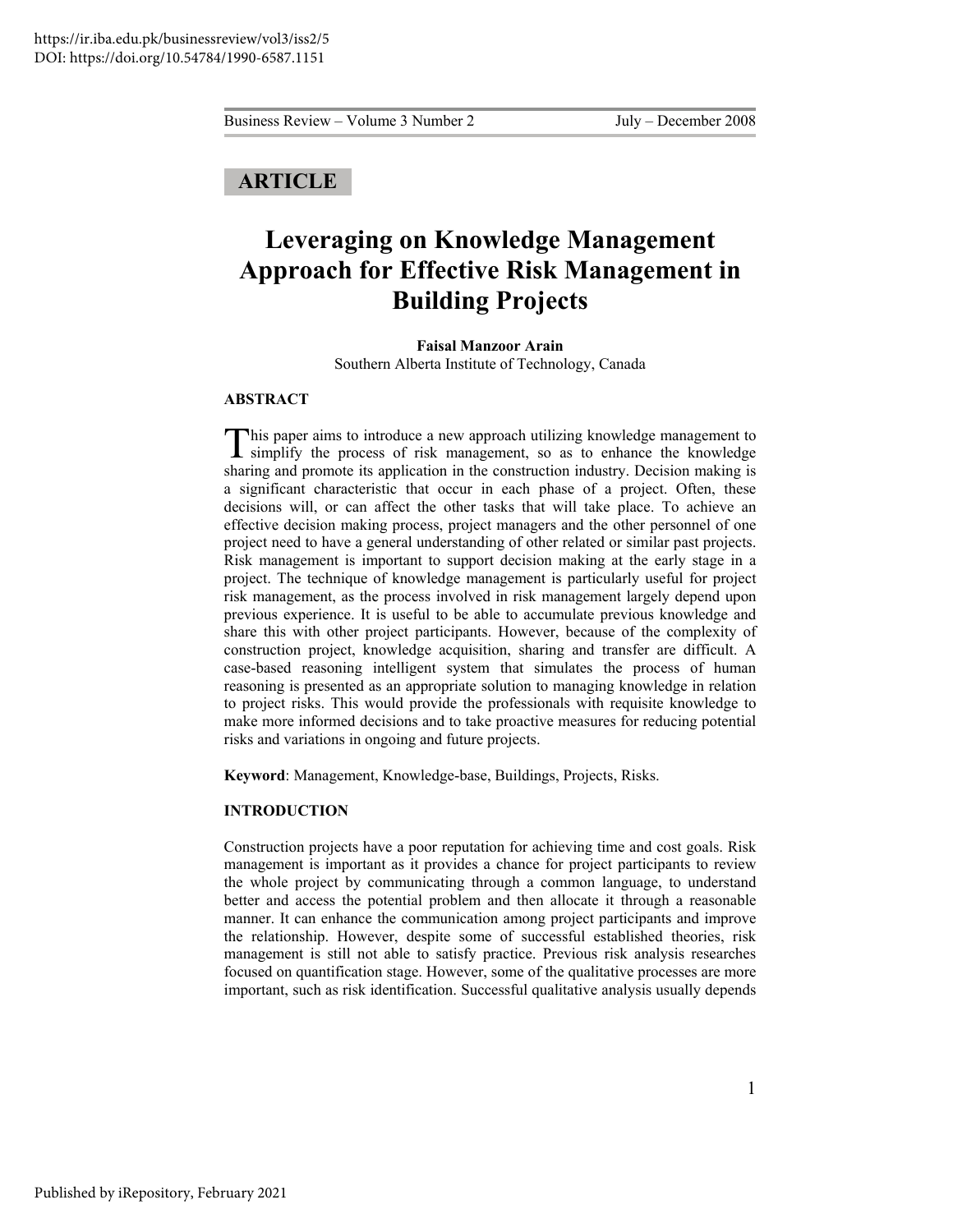on human experts, their knowledge and their creativity. Therefore, to improve risk management must improve knowledge sharing.

This paper introduces a more qualitative risk management approach through managing knowledge in relation to project risks. It illustrates the relationship between current qualitative methods and knowledge sharing and transfer, and compares the similarity of human problem solving procedure and case-based reasoning (CBR). The purpose is to simplify risk management process, provide reliable evidence to support decision making and finally lead to a broader application of project risk management.

#### **RISK MANAGEMENT IN CONTEMPORARY PRACTICE**

Despite some successful achievements, there are still barriers exist in current risk management methods that impede its application in real practice. To overcome these limitations, it is much useful to manage risks from understanding the knowledge in relations to project risks.

#### **LIMITATION OF CONTEMPORARY METHODS**

Construction projects are complex because they involve many human and nonhuman factors and variables. They usually have long duration, various uncertainties, and complex relationships among the participants. To identify and analyze potential risks that could happen in a project as early as possible can enhance the assessment of project. After a survey regarding general contractors and project management of the construction industry's risk analysis and management techniques, Akintoye and Macleod (1997) presented that risk management is essential to construction activities in minimizing losses and enhancing profitability. According to ICE and FIB (1998), the benefits gained from project risk management are: an increased understanding of the project and the risks in a project and their possible impact, an independent view of the project risks which can help to justify decisions and enable more efficient and effective management of the risks and an understanding of how risks in project can lead to the use of a more suitable type of contract.

The main problem of current risk management research is the difficulty in promoting research achievements into real application efficiently. According to World Bank 1990's annual review, 63% out of 1778 projects between 1974 and 1998 had experienced significant cost overrun. A study of more than 8,000 projects in 1994 conducted by Standish Group found that only 16% were able to satisfy (Hartman, 1997). In 1998, a survey carried out by Leunga et al. (1998) shows risk management approaches are not widely accepted in Hong Kong projects. The major limitations identified in applying risk management come from three angles: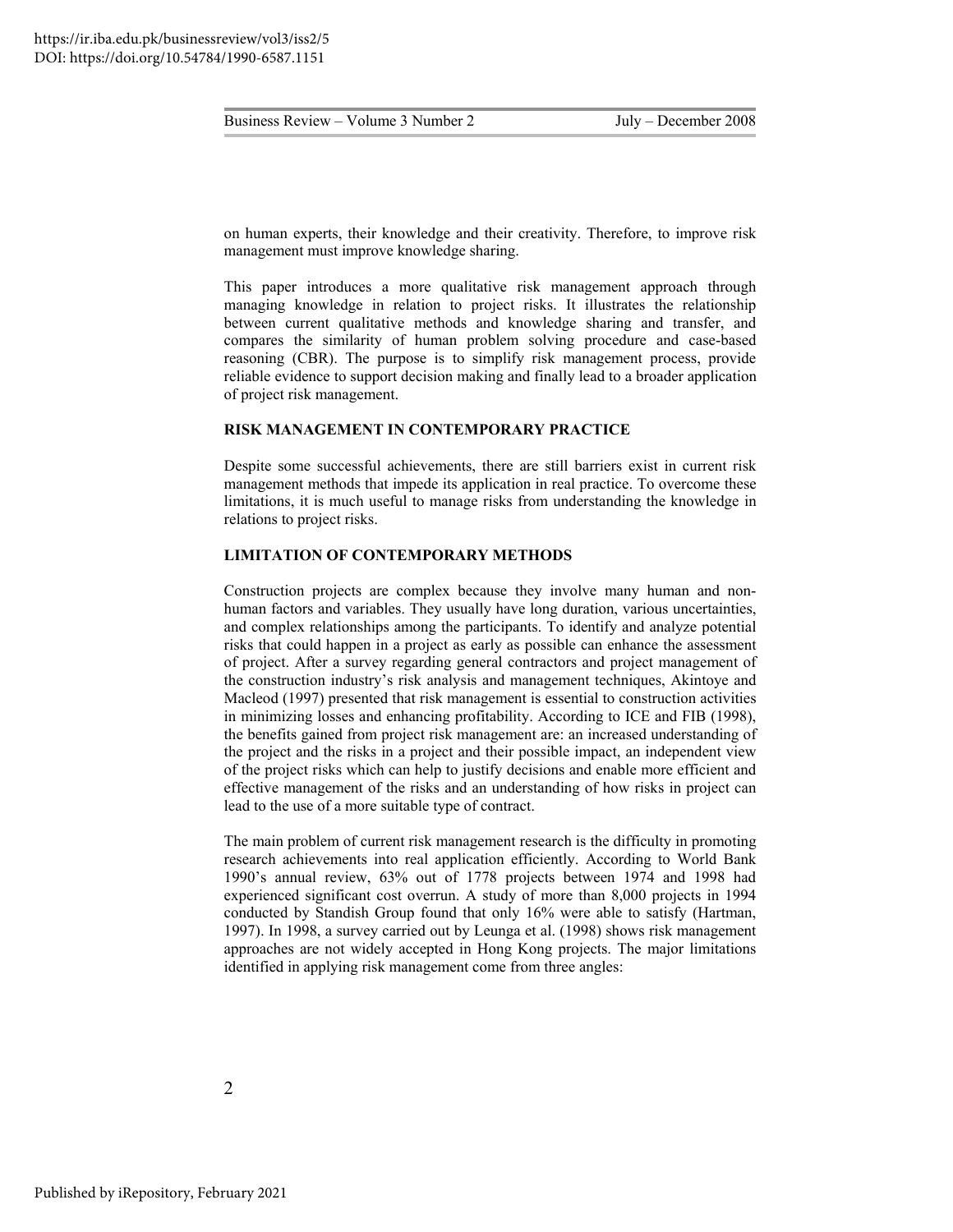#### **TIME AND COST**

According to Raftery (1994), many professionals who have accumulated some experience of carrying out risk analysis on projects find that the identification stage is the most time consuming. In addition, the time involved in using risk management approaches, training the relevant staff, learning and choosing available risk management methods, obtaining input estimates and assessment of their probabilities, understanding and interpreting outcomes of risk management process all need time. Apparently, to carry out risk analysis usually need more advance technique and/or more labor involvement, which may need additional investment.

#### **COMPLEXITY**

Because of the complexity of risk, risk management is more sufficient when combine several methods together. The technique involved in these methods includes mathematics, statistics and operation research, which may be difficult for all project participants to understand. It is even difficult to use it correctly. Moreover, different method suits to different purpose and project futures, not every one think it is necessary to learn all of these.

#### **ACCURACY**

Identifying and quantifying risk is about trying to forecast the unknown (Carter, et al., 1996; Arain, 2005a). Risk identification is the fundamental stage for risk management. It is usually based on some assumptions. As a result, the elements used to carry out quantitative analysis may inaccurate or insufficient and uncertainty will be all along with the analysis process, till the end of the project. This will dramatically influence the accuracy of the risk analysis results.

#### **RISK MANAGEMENT IN RELATION TO KNOWLEDGE**

Having identified the limitations of the current methods, it is a matter to seek another solution and evaluate the feasibility. Qualitative approach based on knowledge seems much better. However, the influence of human behavior raises another issue.

#### **THE IMPORTANCE OF QUALITATIVE ANALYSIS**

Traditionally, risk management is carried out by the identification of potential risk sources, the evaluation of probability and possible loss, and the allocation amongst the project participants. According to a study taken by the Confederation of British Industry (CBI) in 1994, only about one-quarter used quantitative methods to assess project risk, with the majority relying on subjective judgment (ICE and FIB, 1998). An important part of risk management activity lies in harnessing the experience and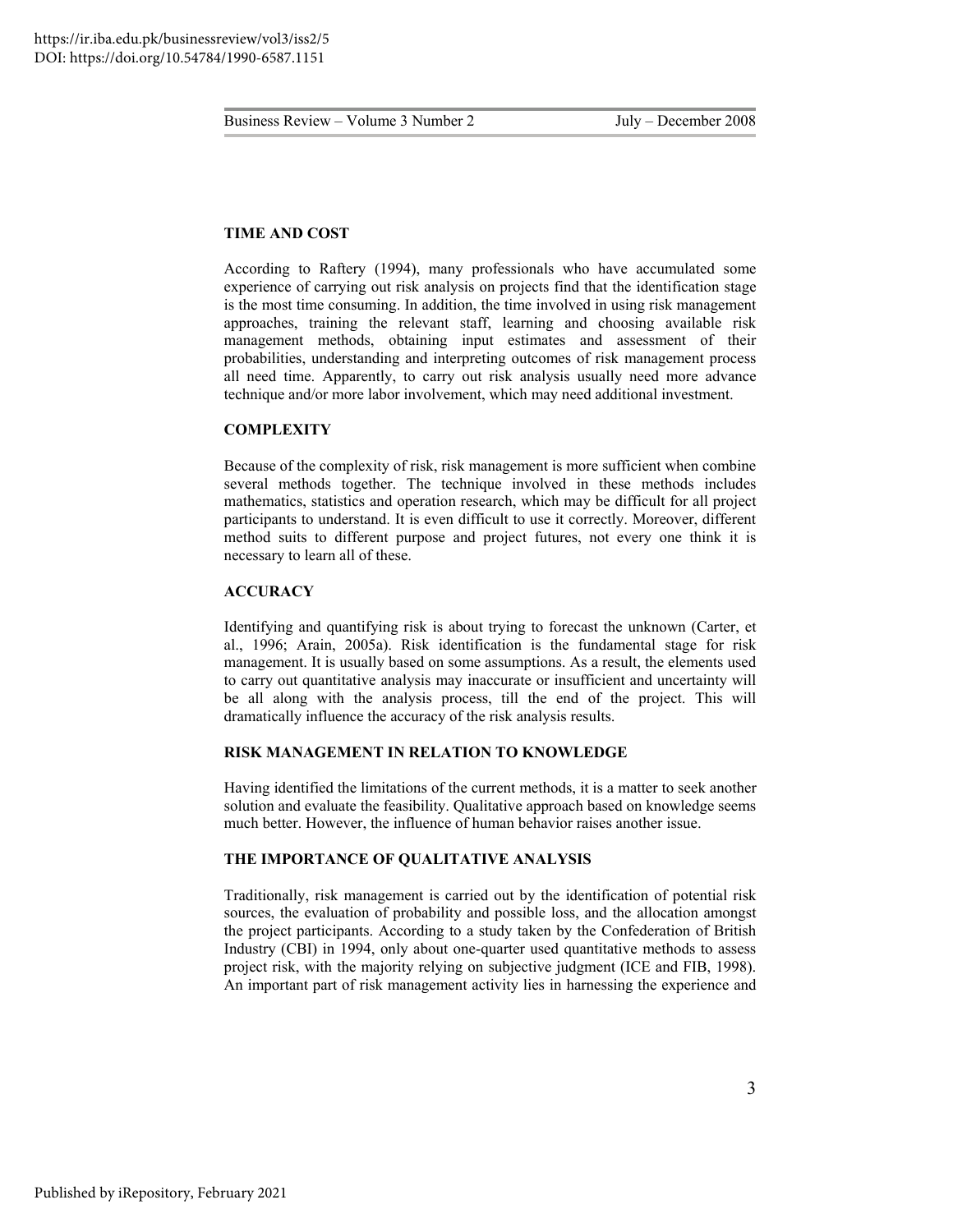knowledge of the entire management population in a project to anticipate and overcome risks, rather than mathematical and complex statistical simulations (Carter, et al., 1996). Smith (1999) points that one of the main obstacles when introducing risk management to an organization is the lack of openness and communication within the organization. When carrying out communication, textual information as the basic everyday language is easier for the project participants to understand and spread. Therefore, qualitative analysis will be much easier for human participants to accept instead of to understand various complicated risk quantification methods.

#### **THE INFLUENCE OF HUMAN BEHAVIOR**

Qualitative risk analysis is largely based on experts' experience. Identifying risks internally or externally to the project requires that the analyst be systematic, experienced and creative and the identification of risks is about making the best use of the information and experience available at the time of making the decision (Raftery, 1994). Risk perception is generally influenced by people's belief, attitudes, judgment and feelings (Akintoye and Macleod, 1997). However, people's assumptions and perceptions may be inaccurate and inconsistent (Raftery, 1994). Ritchie and Marshall (1993) have identified factors influencing the formation of risk perception including educational background, practical experience, an individual's cognitive characteristics, the availability of information, and peer group influence. Schettler et al. (2001) presented the people problems of construction risk management are currently being subjected to a substantial research effort directed mainly at the establishment of subjective probabilities, the exploration of heuristics and biases, and the nature and extent of risk management practices in the construction industry.

Humans have limitations in coping with complex information. Pender (2001) asserts that about nine decision attributes is all that a person can effectively encompass at one time and they made the decision averagely based on the most three similar decisions they made. As a result, to manage the knowledge in relation to projects risks, more importantly, would find a knowledge management scheme which suits to its characteristics.

#### **KNOWLEDGE MANAGEMENT**

Recently, knowledge management attracts significant attention in the field of project management, especially in the view of organization strategy and human resources. What is knowledge and knowledge management? Whether it is useful for project risk management? And how it can be used to manage project risks?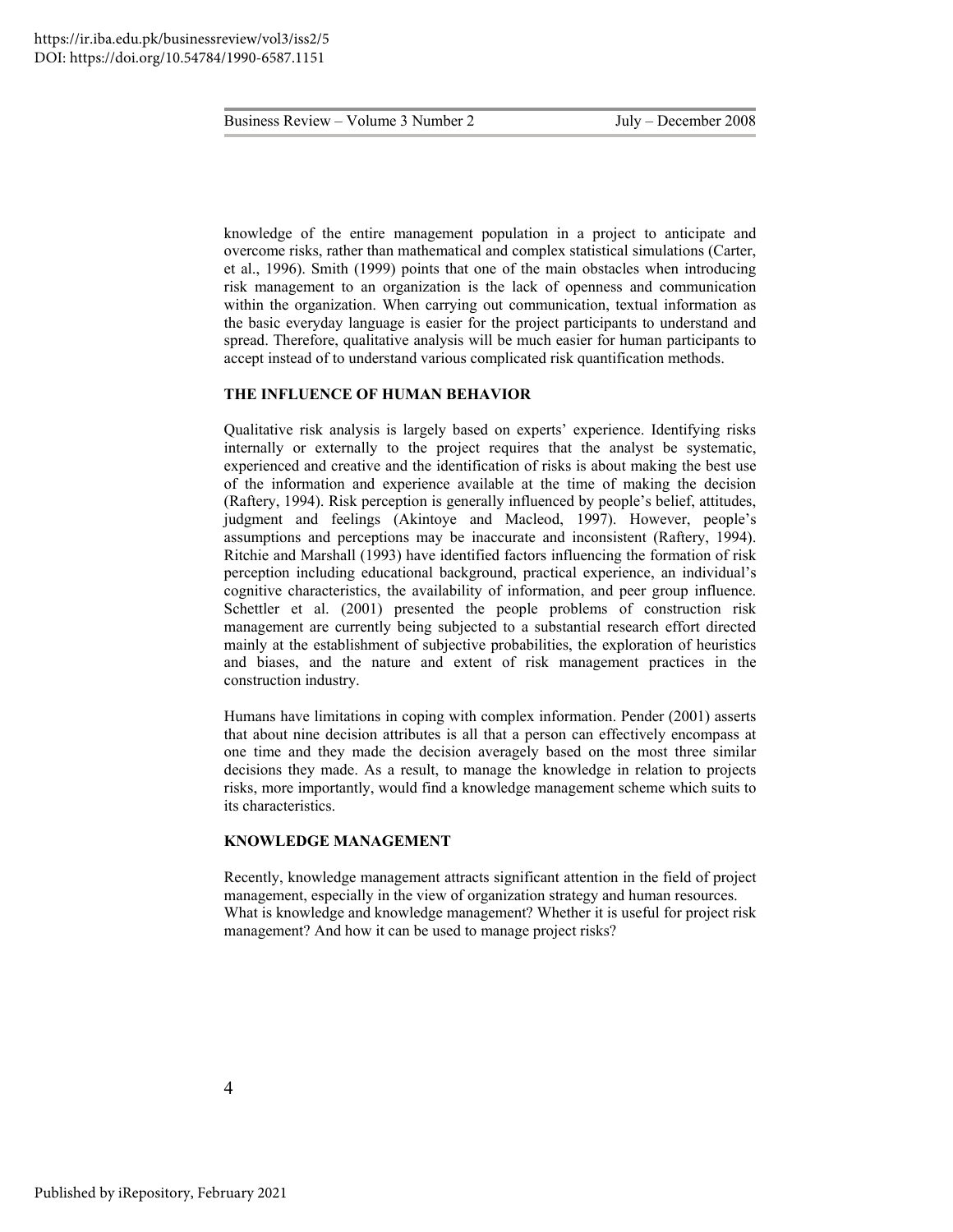#### **KNOWLEDGE AND KNOWLEDGE MANAGEMENT**

#### **DEFINITION**

Davenport and Prusak (1998) defined knowledge as a "fluid mix of framed experience, values, contextual information, and expert insight that provides a framework for evaluating and incorporating new experiences and information". Knowledge is the whole body of cognitions and skills which individuals use to solve problems (Probst, et al., 1999). It is a complex concept which consists of information and skills acquired through experience; truth and belief, perspective and judgments, expectations and methodologies (Egbu, et al., 2003). Comparing with project risk data and information, the knowledge relates to project risks is a deeper understanding and integration concept as shown in Figure 1.



**Figure 1** The relationship of context to understanding (Egbu, et al., 2003).

Knowledge management involves the acquisition, storage, retrieval, application, generation, and review of the knowledge assets of an organization in a controlled way (Watson, 2003; Arain, 2005a). Knowledge management enables the creation, communication, and application of knowledge of all kinds to achieve business goals (Tiwana, 2000; Arain and Low, 2006a). Managing knowledge relevant to project risks will help capture, accumulate, access, exchange and implement this knowledge to cope with risks in new projects.

5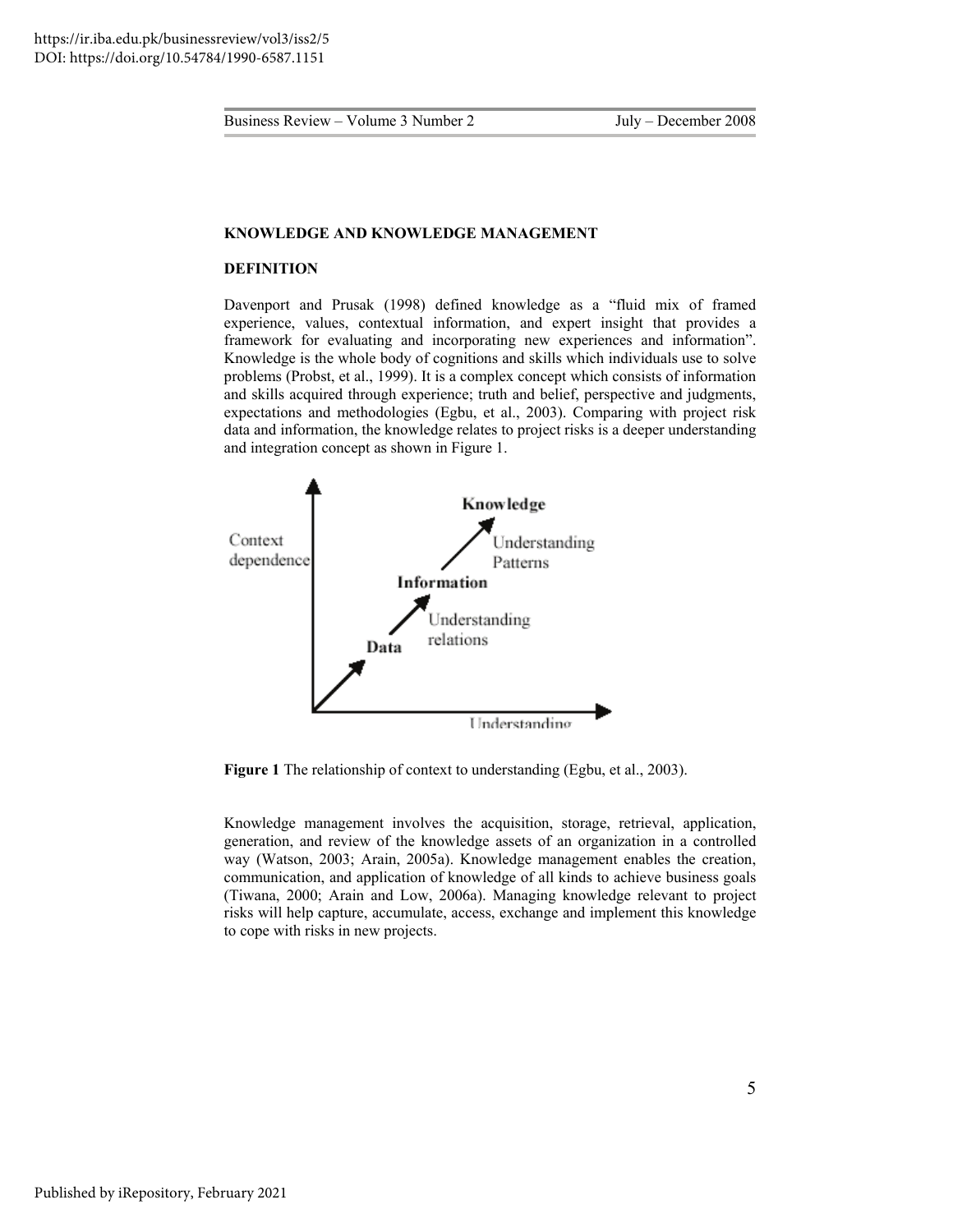#### **KNOWLEDGE SHARING AND TRANSFERRING**

A successful knowledge management initiative will install a learning and knowledge sharing culture and environment, provide vision and effective leadership to overcome learning barriers (Maqsood, et al., 2003; Arain, 2005b). Sharing knowledge in project risk management can reduce time and effort, speed up decision-making process, provide an effective way of inducting new staff, encourage the use of knowledge and promote collaboration, capture knowledge for organization use and encourage the transfer of best practice (Kermally, 2002).

Knowledge can be classified as tacit knowledge and explicit knowledge. Tacit knowledge is personnel knowledge and in practice it is difficult to communicate fully to others, it has a technical as well as cognitive dimension; while, explicit knowledge is the knowledge that has been articulated, coded and recorded (Kermally, 2002; Arain and Low, 2006a).

Nonaka and Takeuchi (1995) presented the four modes of knowledge conversion:

- Socialization: acquiring knowledge from design engineer, site manager, etc;
- Externalization: converting tacit knowledge into explicit knowledge;
- Combination: transforming explicit knowledge into future explicit knowledge by integrating different bodies of explicit knowledge;
- Internalization: transferring explicit knowledge into tacit knowledge.

The methods used in different knowledge converting modes can be used formally or informally in the project risk management as shown in Table 1:

| Socialization                                                                                     | Externalization                                              | Combination                                                      | Internalization                                                                                                      |
|---------------------------------------------------------------------------------------------------|--------------------------------------------------------------|------------------------------------------------------------------|----------------------------------------------------------------------------------------------------------------------|
| Brainstorming,<br>informal<br>meeting,<br>discussions,<br>dialogues,<br>observation,<br>training. | Meeting,<br>workshops,<br>building<br>hypotheses,<br>models. | Virtual<br>library,<br>reports,<br>publications,<br>conferences. | Facilitation skills,<br>Knowledge<br>zone,<br>client/contractor<br>feedback<br>review,<br>development<br>counseling. |

**Table 1** Methods to carry out the knowledge converting modes

Most of these methods rely upon non-numerical information. Therefore, qualitative methods are more suitable in coping with knowledge in relation to project risks.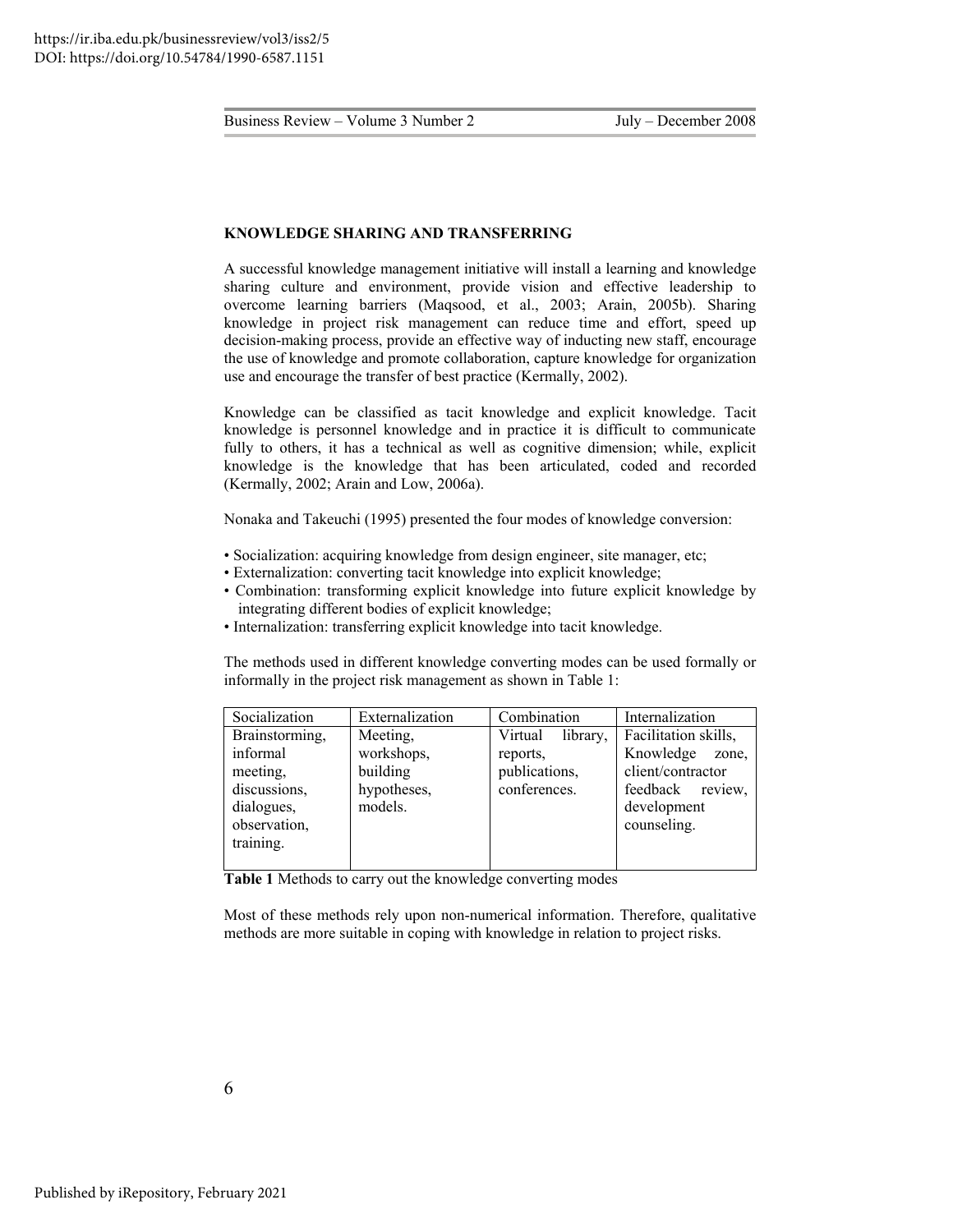#### **KNOWLEDGE SHARING AND TRANSFERRING IN PROJECT RISK MANAGEMENT**

Qualitative methods usually analysis risks by delivering a great deal of relevant knowledge. Various such methods have already been introduced to the construction project, such as examining historical documents, brainstorming and Delphi, which compared with three methods that project participants acquire and share knowledge:

#### **READING AND WRITING-THROUGH PAPER WORK**

Examining historical documents is the most essential and basic approach to acquire knowledge relates to project risks, as shown in Figure 2. The knowledge transfer is along with the transfer of project documents and it is shared when other project participants read it. Historical data is valuable for getting a conception about risks in previous projects (Artto, 1997; Arain and Low, 2006a). The previous project data, records, common and failure, plus the project managers' knowledge, experience and judgment can provide suitable suggestion when carry out risk identification. Therefore, it is necessary to learn from the experience, both success and failure. Furthermore, historical data provides an initial list of possible risks for brainstorming discussion.



**Figure 2** Transferring and sharing knowledge by reading and writing

#### **TALKING-THROUGH FACE TO FACE COMMUNICATION**

Brainstorming is a typical method of people sharing and transferring knowledge through face to face communication. Figure 3 illustrates the format of this type of method.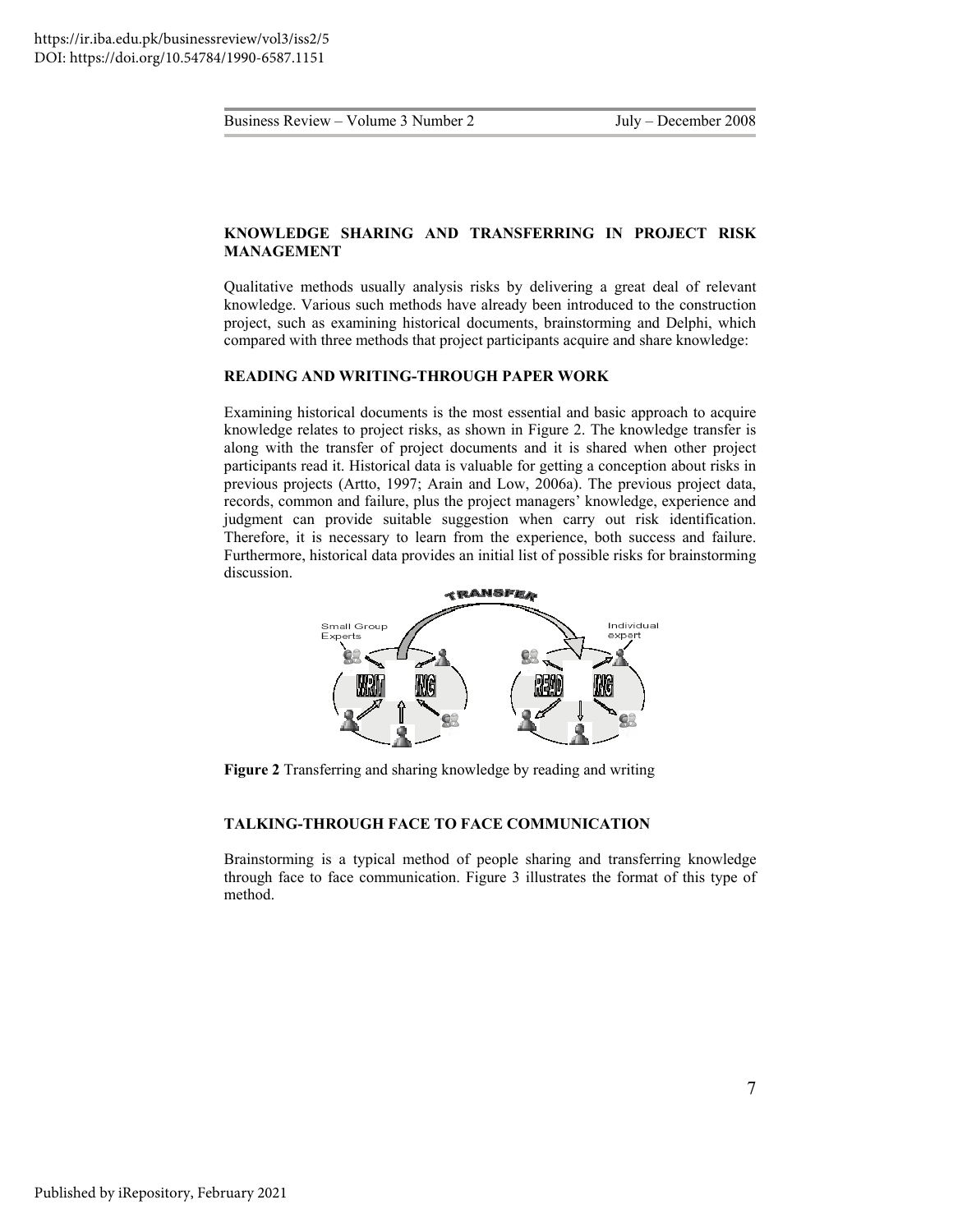

**Figure 3** Sharing and transferring knowledge by talking

A formal brainstorming is sometimes used in this context. Outlandish suggestions are encouraged (Raftery, 1994). Brainstorming involves the collective generation of ideas by a group comprising key project personnel and others in an environment free of criticism (Merna and Njiru, 2002; Arain and Low, 2006b).

The underlying principles are that: group thinking is more productive than individual thinking. Brainstorming encourages wide ideas and avoidance of criticism 'silly' ideas till the end. The most promising ideas generated are then selected, built on and combined, developed and verified.

#### **INTEGRATED COMMUNICATION**

Delphi is a well-known method of using group judgments in project risk forecasting. It provides a communication process allowing a group of individuals as a whole to deal with complex problems.

Basically experts answer questionnaire individually for each round; the feedback will be received from the coordinator to guide the next round decision making. Smith (1999) addressed the procedure: "it starts with the formation of a team of experts that represent all aspects of the project; the experts meet and formulate an exact definition of the risk that being considered. They then discuss the risk, paying particular attention to its causes and the interdependencies it has within the project. Subsequently, they give their opinions as to the probability of occurrence of the risk and the impact of the risk on the project, should it occur. The experts can also give a cost assessment of the risk based on the probability of occurrence and possible impact".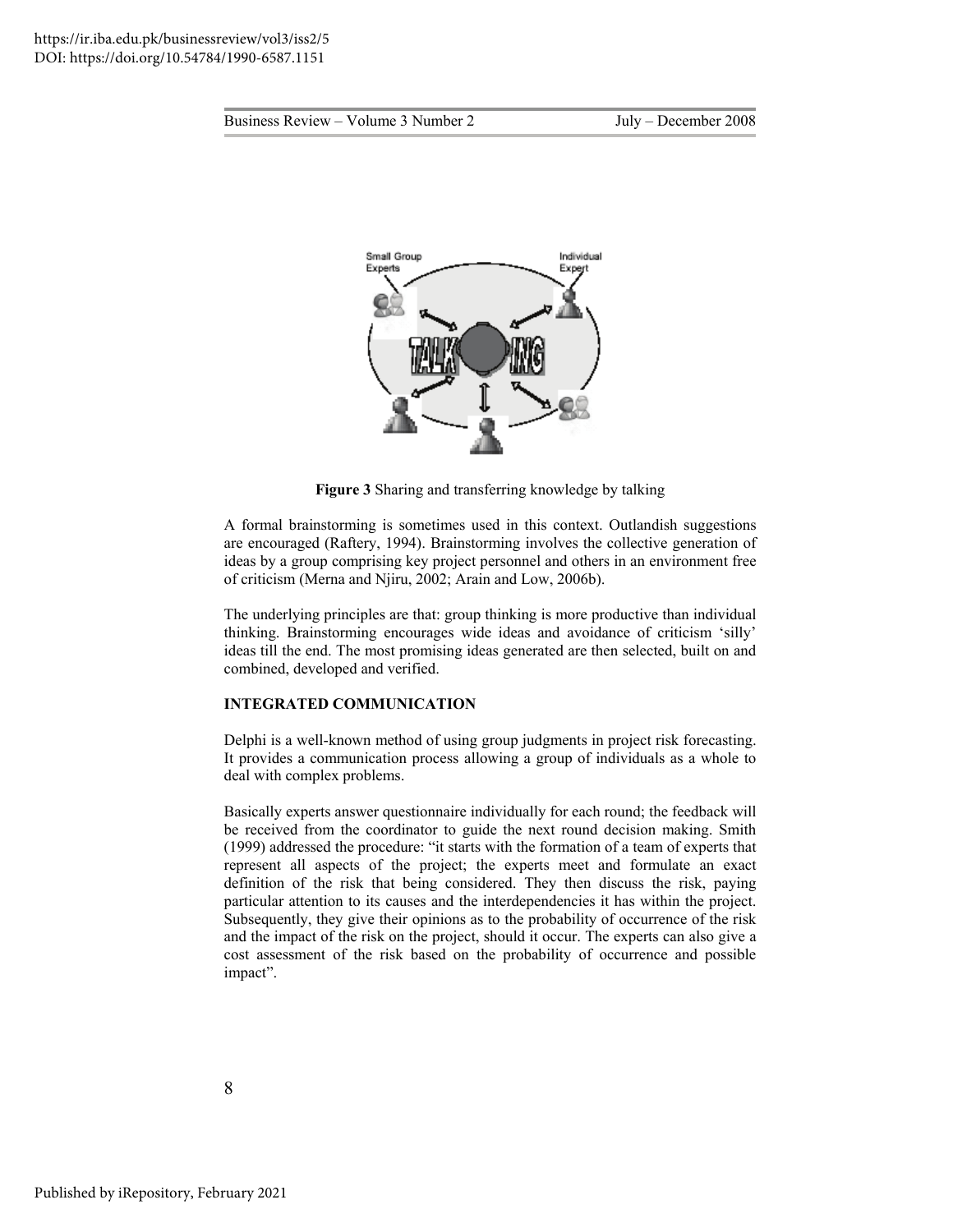#### **LIMITATIONS OF EXPERT KNOWLEDGE**

Kermally (2002) stated that without effective communication, tacit knowledge remains tacit and organizations lose out. Three knowledge sharing and transferring methods discussed above have various limitations:

- Project documents may not well record, so it might not able to provide as much as possible information that project participants expected. For instance, only 438 of 2791 World Bank projects in transportation, energy and mining and public sector development have risk assessment in its project appraisal document.
- The knowledge relates to project risks is difficult to acquire, because construction project is long duration, the number of projects that an expert involve in is limited. Moreover, the transferring of the experts' knowledge is another issue. Because different experts have different background and experience, humans are influenced by psychological factors and environment they involved. It is difficult to transfer knowledge from one to another exactly the same. The key limitation of brainstorming is peer pressure.
- Delphi somehow overcomes the peer pressure, but the involvement of experts can not guarantee and it is time consuming.

A method is useful if only the user can accept it. To promote the application of risk management in construction projects, we need an easy understandable, easy accessible, easy to communicate, common acceptable and reliable approach. Risk management in fact is a process of managing knowledge. But knowledge is generated within one project and then buried in unread reports and arcane filling system, or lost because of people move on (Carrillo and Anumba, 2002; Arain and Low, 2006c). Furthermore, the knowledge holding by human experts is always influenced by subjective judgment and intuition. Leunga et al. (1998) introduced a rule-based system to identify project risks, however the rule based system are too restrictive to handle tacit knowledge (Watson, 2003). In addition, these rules may not be fully understood or accepted by the other project participants. The

knowledge management activities is identified as generate, propagate, locate, capture, access, maintain and use of knowledge. CBR can well fit these stages.

#### **CASE-BASED REASONING APPROACH**

This section explains how CBR satisfied the requirements of a knowledge management system, and in what way it suppose to work in managing project risks.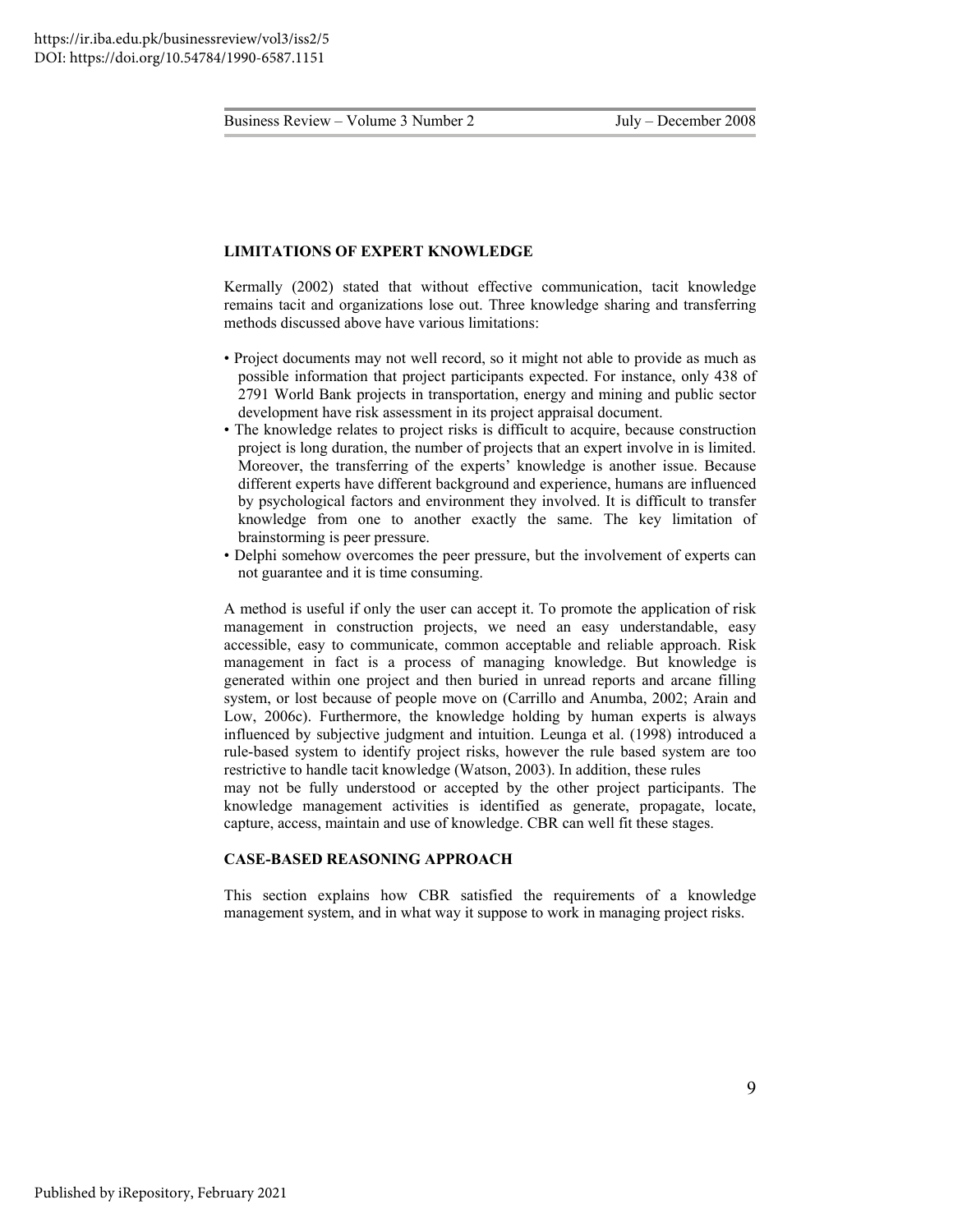#### **WHY CBR?**

To manage knowledge from human experts, it is necessary to understand the way that human reasoning and make decision. In order to comprehend the human problem solving process, Holyoak (1987) distinguished two different types of operations that are applied during a thinking process: the human capability reasoning as making conclusion by interpreting the knowledge stored in our brain; and then guiding the reasoning process so that only the relevant conclusions are inferred. Figuring out the common features of human solving problems and sharing and transferring knowledge process, processing the raw information, picking up useful patterns, remembering previous similar situation, comparing related features, making decision rely upon the similarity, these perfectly match the reasoning process of CBR. As a result, CBR is identified as an appropriate approach to fit the demand of project risk knowledge management.

CBR systems, decision support system and contextual information retrieval systems, which provide the needed historical base from past experience that help make decisions rapidly and accurately (Tiwana, 2001). Comparing with other Artificial Intelligent (AI) systems, CBR has the advantage of coping with textual information, reasoning through uncompleted knowledge, tolerance for complexity, and low expert dependence. Moreover, the process of CBR is more similar with the way that human experts reasoning and making decisions.

#### **CBR CYCLE FOR PROJECT RISK MANAGEMENT**

The process of how CBR system works in project risk management is shown in Figure 4. The information of previous projects is processed to knowledge storing in a knowledge base. When new project comes, it is first translated to the similar project description form as the cases storing in the knowledge base. It then retrieves the knowledge base to find similar previous projects, reuses the risks identified and the management method, and revises these solutions to come up with suggested risks and respond strategy. This preliminary suggestion is reviewed by human experts, and then a new final report of identified risk for this project and relevant respond strategy is provided. This solution accompanies with the new project description then is retained to the knowledge base as a piece of new knowledge for the future use. The refine is more about the maintenance of knowledge base, to update the information, such as when the project have finished, to re-evaluate the identified risks and respond strategy and then revise the knowledge base.

In CBR system, project is described by attributes. The result of retrieving process relies on past cases with attributes that match the current case. The matching scheme depends on varying degree of importance as indicated attributes by different matching weights. A search engine then searches through all the cases in the case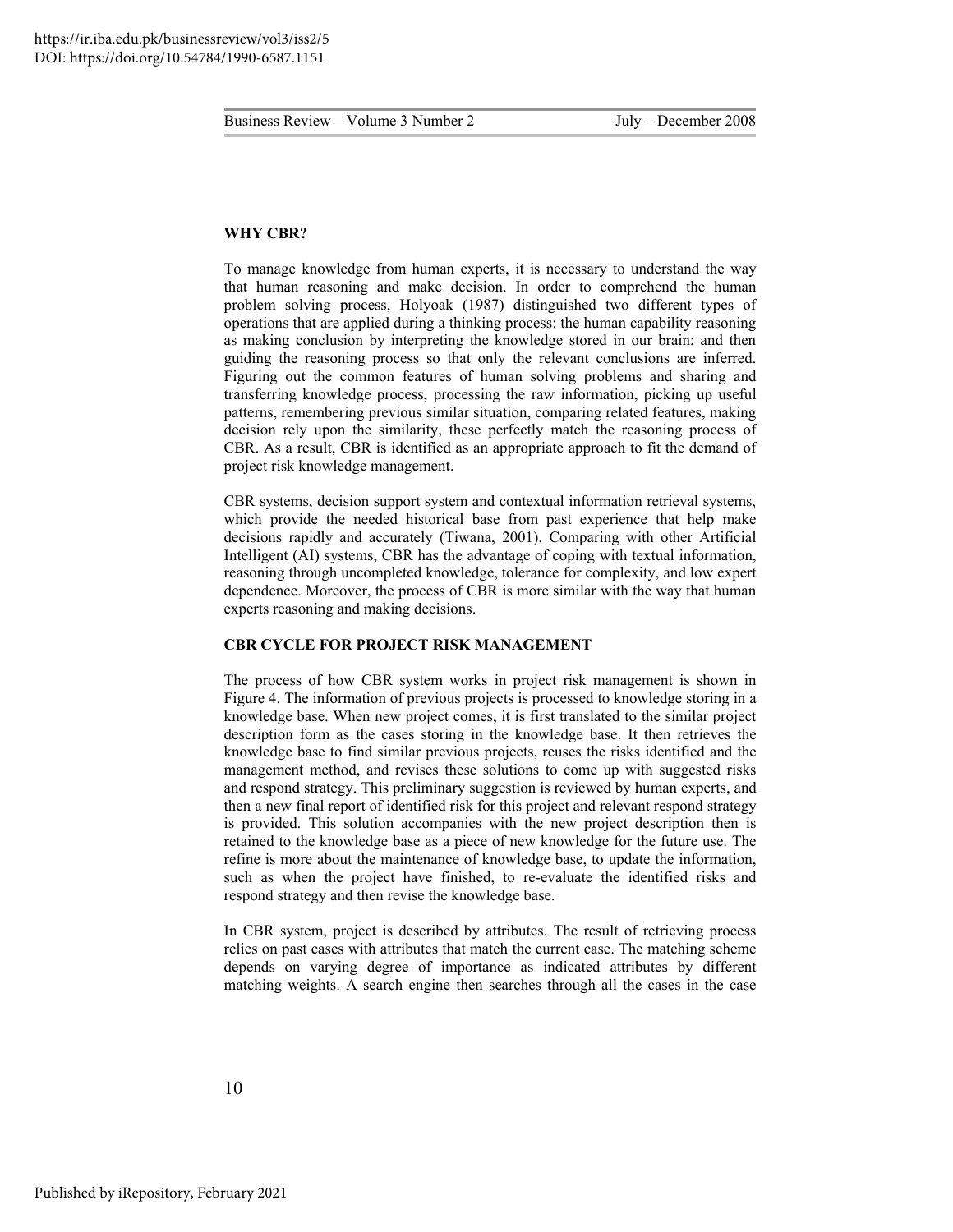base and retrieves those that match closely. As new cases are added, the CBR becomes increasingly powerful and accurate.



**Figure 4** Project risk management CBR procedure

#### **FINDINGS**

The issue of current risk management is the inadequate application. Good risk management depends on sufficient previous experience. However, the knowledge held by individual or small group of experts sometimes is inadequate to support making sufficient risk forecasting and risk respond decision. In addition, humans have limited capability to cope with complex information. CBR as a paradigm to simulate the process of human solving problems, is particular useful for managing risks in relation to project risks. It reasoning by remembering previous risks and allocation strategy in similar projects and then generates a potential solution for the new project.

The undertaken research currently carried out by the author has put it into evaluation by using project data from institutional building projects in Singapore. It is important to understand that this system for the management of risks and variations is not designed to make decisions for users, but rather it provides pertinent information in an efficient and easy-to-access format that allows users to make more informed decisions. Furthermore, this system does not try to take over the role of human experts or force them to accept the output of the system; instead, it aims to provide more relevant evidence to facilitate human experts making final decisions.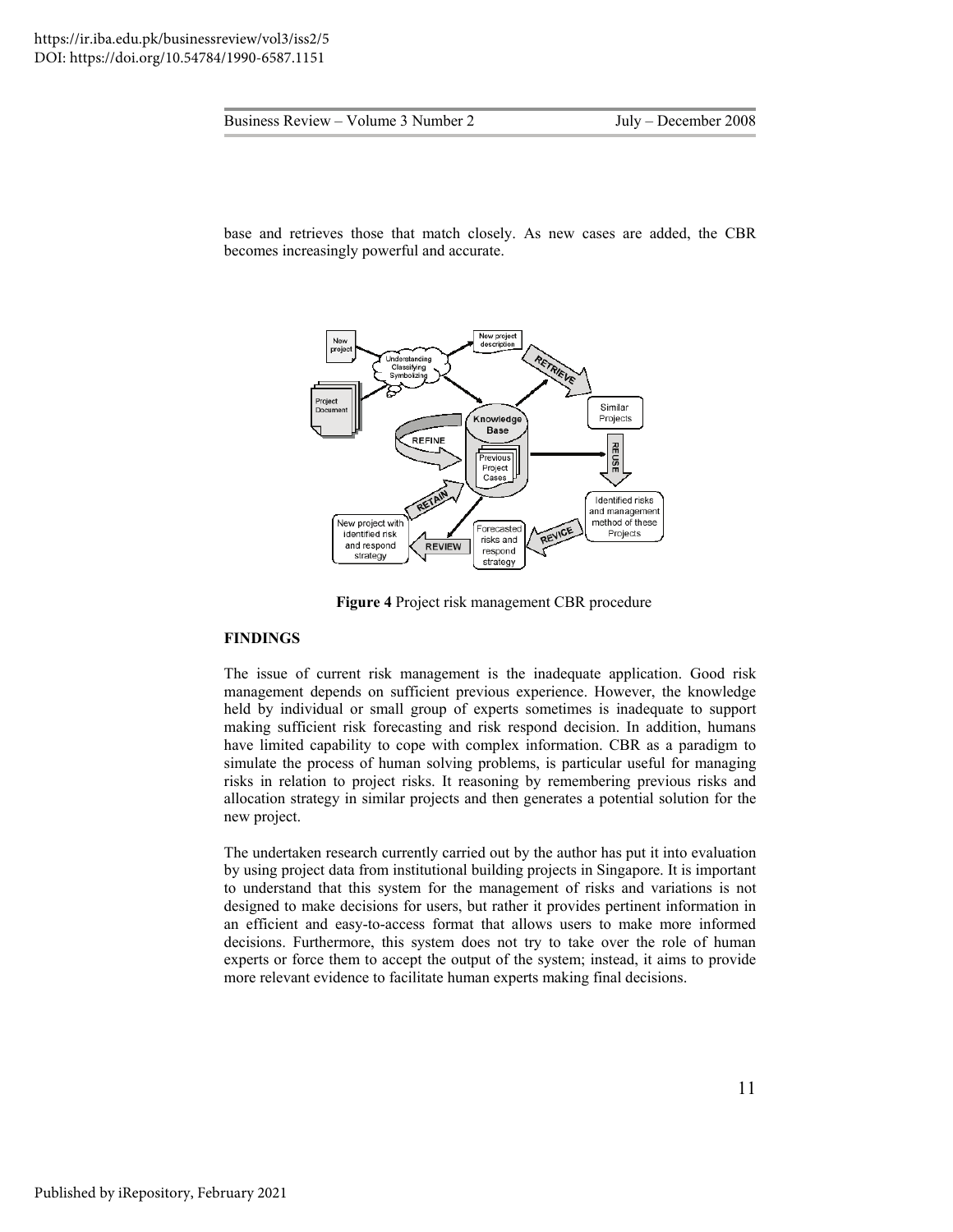#### **CONCLUDING REMARKS**

Decision making is a significant characteristic that occur in each phase of a project (Arain and Assaf, 2003; Arain, 2005a). In almost every stage, decision making is necessary. Often, these decisions will, or can affect the other tasks that will take place. To achieve an effective decision making process, project managers and the other personnel of one project need to have a general understanding of other related or similar past projects (Arain, 2005b; Arain and Low, 2006a). This underscores the importance of having a good communication and documentation system for better and prompt decision making during various project phases. Eventually, the main focus of future work could be the development and validating of a knowledge-based decision support system for effective management that would enable the professionals to be aware of factors which initiate risks and variations, their frequent effects and effective controls (Arain and Low, 2006b). This would provide the professionals with requisite knowledge to make more informed decisions and to take proactive measures for reducing potential risks and variations in ongoing and future projects.

This paper has presented research into the development of an approach for a knowledge-base decision support system for management. This study is part of a larger research study that is being carried out in Singapore for developing a knowledge-based system for effective management of variations in institutional buildings (Arain and Low, 2006c). The knowledge-base system will be developed through collecting data from source documents of the institutional projects completed, questionnaire surveys of the developers, consultants and contractors and in-depth interview sessions with the professionals who were involved in these institutional projects. The system is being developed, for a governmental organization (developers) that is responsible for developing institutional building projects in Singapore, for effective management of possible variations and risks in the projects.

#### **BENEFICIAL OUTCOME**

The study presented in-depth research into development of a knowledge-based management system for effective management of risks in projects. This may assist professionals in analyzing risks and variations, and selecting the appropriate controls for minimizing their adverse impacts. Hence, the study is valuable for all the professionals involved with developing the building projects. The litmus test for successful management should not be whether the project was free of risks and variations, but rather, if risks and variations were considered and resolved in a timely manner to the benefit of all the parties and the project (Arain, et al., 2004). Furthermore, by having a systematic way to manage risks and variations, the efficiency of project work and the likelihood of project success should increase. The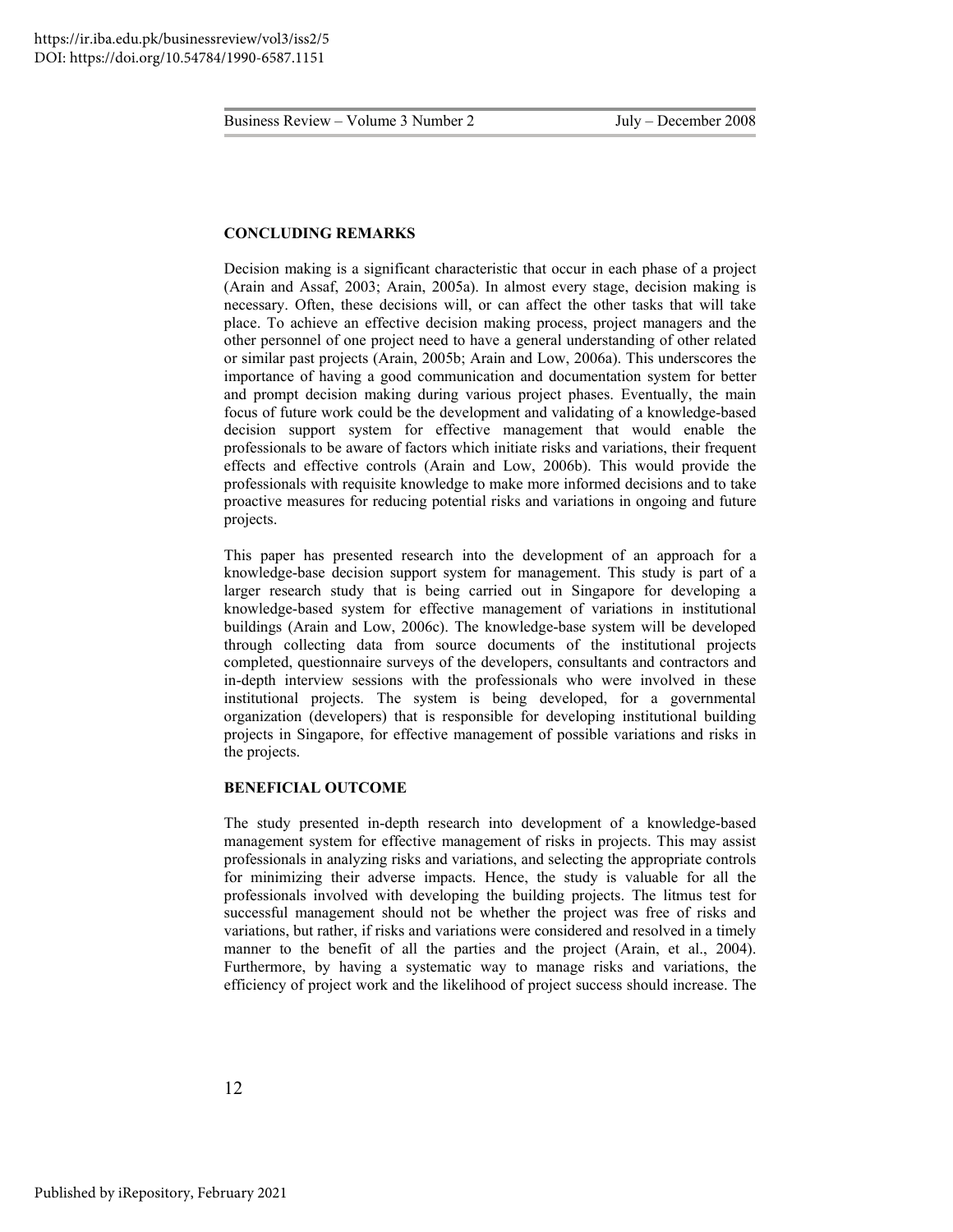system emphasized on sharing the lessons learned from existing projects with project teams of future projects. The lessons learned should be identified throughout the project life cycle and communicated to current and future project participants (Arain, et al., 2004). The study would assist building professionals in establishing an effective management system. The system would be helpful for them to take proactive measures for reducing risks and variations in projects. Hence, the study is valuable for all the professionals involved with building projects. Furthermore, this study also contributed to knowledge as the in-depth research into development of the system, can be used by future researchers to carry out studies on the development of similar management systems for other aspects of management in any specific type of projects.

#### **ACKNOWLEDGEMENTS**

The author would like to thank and acknowledge the National University of Singapore for making available the data needed to carry out the present study. The author also wishes to thank Architect Sarwat Abbasy for her very helpful and constructive comments.

#### **REFERENCES**

Akintoye, A. S. and MacLeod, M.J. (1997) Risk analysis and management in construction, *International Journal of Project Management,* 15(1), pp 31-38.

Arain, F.M. (2005a) Potential barriers in management of refurbishment projects, *Journal of Independent Studies and Research*, 3(1), pp. 22-31.

Arain, F.M. (2005b) Strategic Management of variation orders for institutional buildings: Leveraging on information technology, *Project Management Journal*, PMI, 36(4), pp.66-77.

Arain, F.M. and Assaf, S. (2003) Project design and construction interface dissonances, *Journal of Research in Architecture and Planning,* (2), pp.69-80.

Arain, F.M., Assaf, S.A. and Low, S.P. (2004) Causes of discrepancies between design and construction, *Architectural Science Review,* 47(3), pp. 237-249.

Arain, F.M. and Low, S.P. (2006a) A framework for developing a knowledge-based decision support system for management of variations in institutional buildings, *Journal of Information Technology in Construction* (ITCon), Special Issue Decision Support Systems for Infrastructure Management, 11(1), pp. 285-310.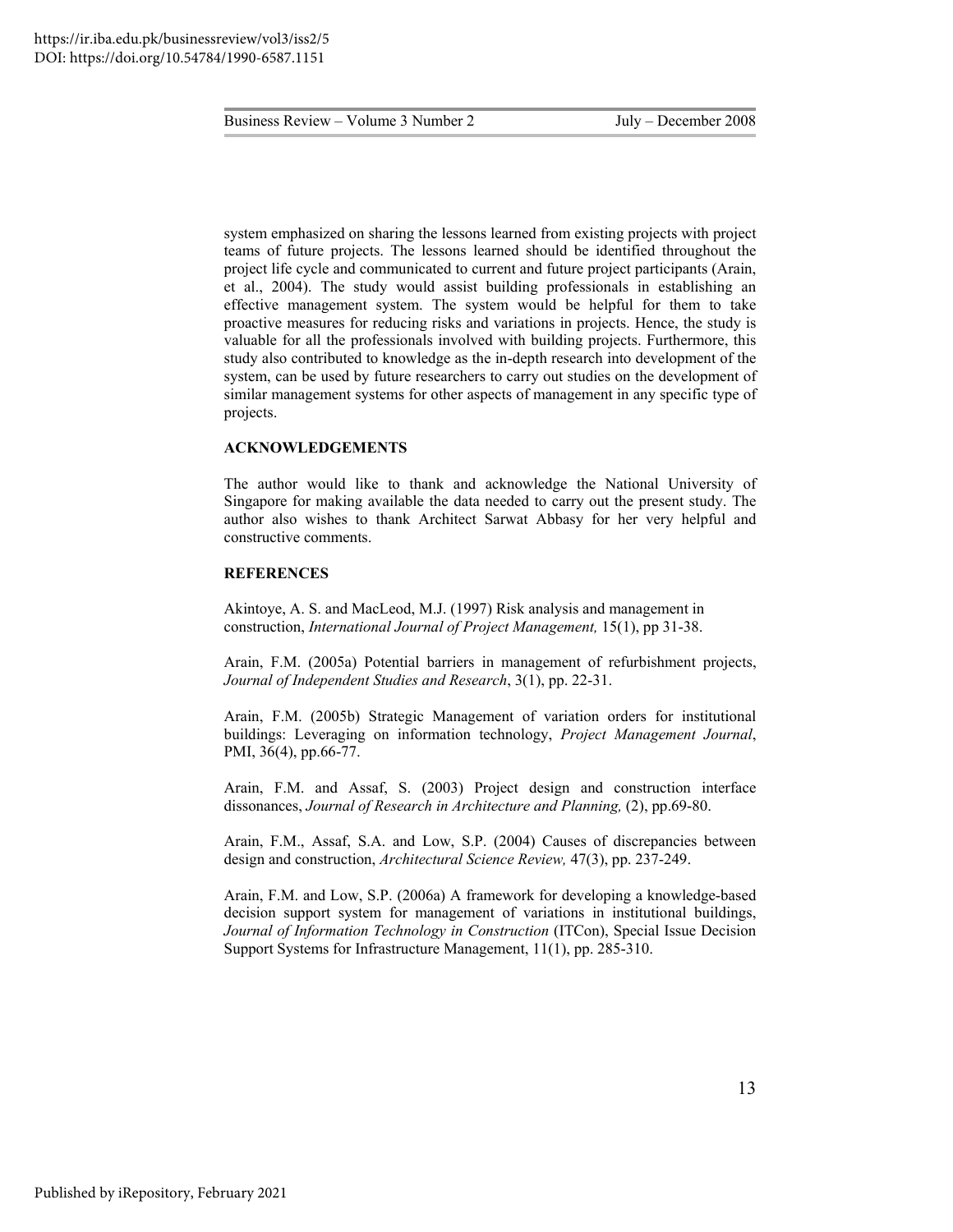Arain, F. M. and Low, S. P. (2006b) Value Management through a knowledge based decision support system for managing variations in educational building projects, *International Journal of Construction Management*, 6(2), pp. 81-96.

Arain, F.M. and Low, S.P. (2006c) Knowledge-based decision support system for management of variation orders for institutional building projects, *Automation in Construction*, 15(1), pp.272-291.

Artto, K.A. (1997) Fifteen years of project risk management applications- where are we going?, Kahkonen, K. and Artto, K.A. Eds., *Managing risks in projects*. E&FN Spon, London.

Carrillo, P. and Anumba, C. (2002) Knowledge management in the AEC sector: an exploration of the mergers and acquisitions context, *Knowledge and process management*, 9(3), pp149-161.

Carter, B., Hancock, T., Morin, J.M., and Ro, N. (1996) *Introducing Risk man: the European project management methodology*. London.

Davenport, T.H. and Prusak, L. (1998) *Working knowledge*. Harvard business school press, Boston.

Egbu, C., Hari, S. and Kumar, B. (2003) Knowledge management practice in small and medium enterprises in the construction industry, *The 19th Conference of Association of Researchers in Construction Management*, Brighton, UK, pp 653-660.

Hartman. F. (1997) Proactive risk management- myth or reality?, Kahkonen, K. and Artto, K.A. Eds., *Managing risks in projects*. E&FN Spon, London.

Holyoak, K. (1987) Cognitive Psychology. Shapiro, S.C. Ed., *Encyclopedia of Artificial Intelligence*, John Wiley and Sons, New York, 115-120.

ICE and FIA (1998). *RAMP: risk analysis and management for projects*. Thomas Telford, London.

Kermally, S. (2002) *Effective knowledge management: a best practice blueprint*, John Wiley & Sons, Chichester.

Leunga, H.M., Chuaha, K.B. and Tummala, V.M.R. (1998) A Knowledge-based System for Identifying Potential Project Risks, *International Journal of Management Science*, 26(5), pp 623-638.

Maqsood, T., Finegan, A.D. and Walker, D.H.T. (2003) A conceptual model for exploring Knowledge canalization from sources of innovation in construction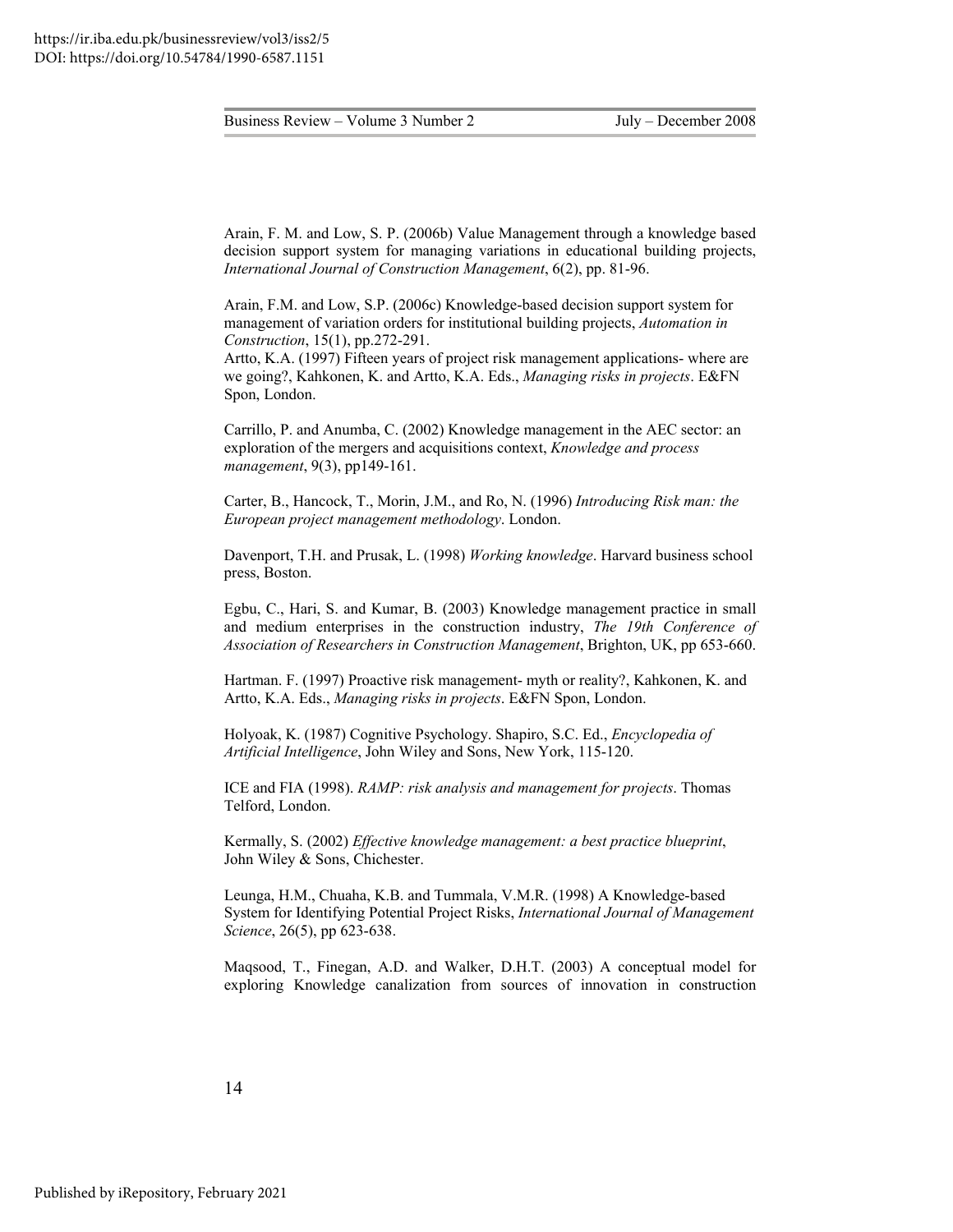organizations: extending the role of knowledge Management, *The 19th Conference of Association of Researchers in Construction Management*, Brighton, UK, pp 613- 621.

Merna, T. and Njiru C. (2002) *Financing infrastructure project*, Thomas Telford, London.

Nonaka, I. and Takeuchi, H. (1995) *The knowledge-creating company: how Japanese companies create the dynamics of innovation*, Oxford University Press, Oxford.

Pender, S. (2001) Managing incomplete knowledge: Why risk management is not sufficient, *International Journal of Project Management*, 113(2), pp 79-87.

Probst, G., Raub, S. and Romhardt, K. (1999) *Managing knowledge: building blocks for success*. John Wiley & Sons, Chichester.

Raftery, J. (1994) *Risk analysis in project Management*. E&FN Spon, London.

Ritchie, B. and Marshall, D. (1993) *Business risks management*. Chapman and Hall, London.

Schettler, H., Wieczorek, M.J. and Philip, M. (2001) *Operational risks and business continuity: an essayistic overview*, SQS AG.

Smith, N.J. (1999) *Managing risk in construction project*. Blackwell Science, Oxford.

Tiwana, A. (2000) *The knowledge management toolkit: practical techniques for building a knowledge management system*. Prentice Hall, London.

Tiwana, A. (2001) *The essential guide to knowledge management: e-business and CRM applications*. Prentice Hal, Upper Saddle River.

Watson, I. (2003).*Applying knowledge Management: techniques for building corporate memories*. Morgan Kaufmann Publication, London.